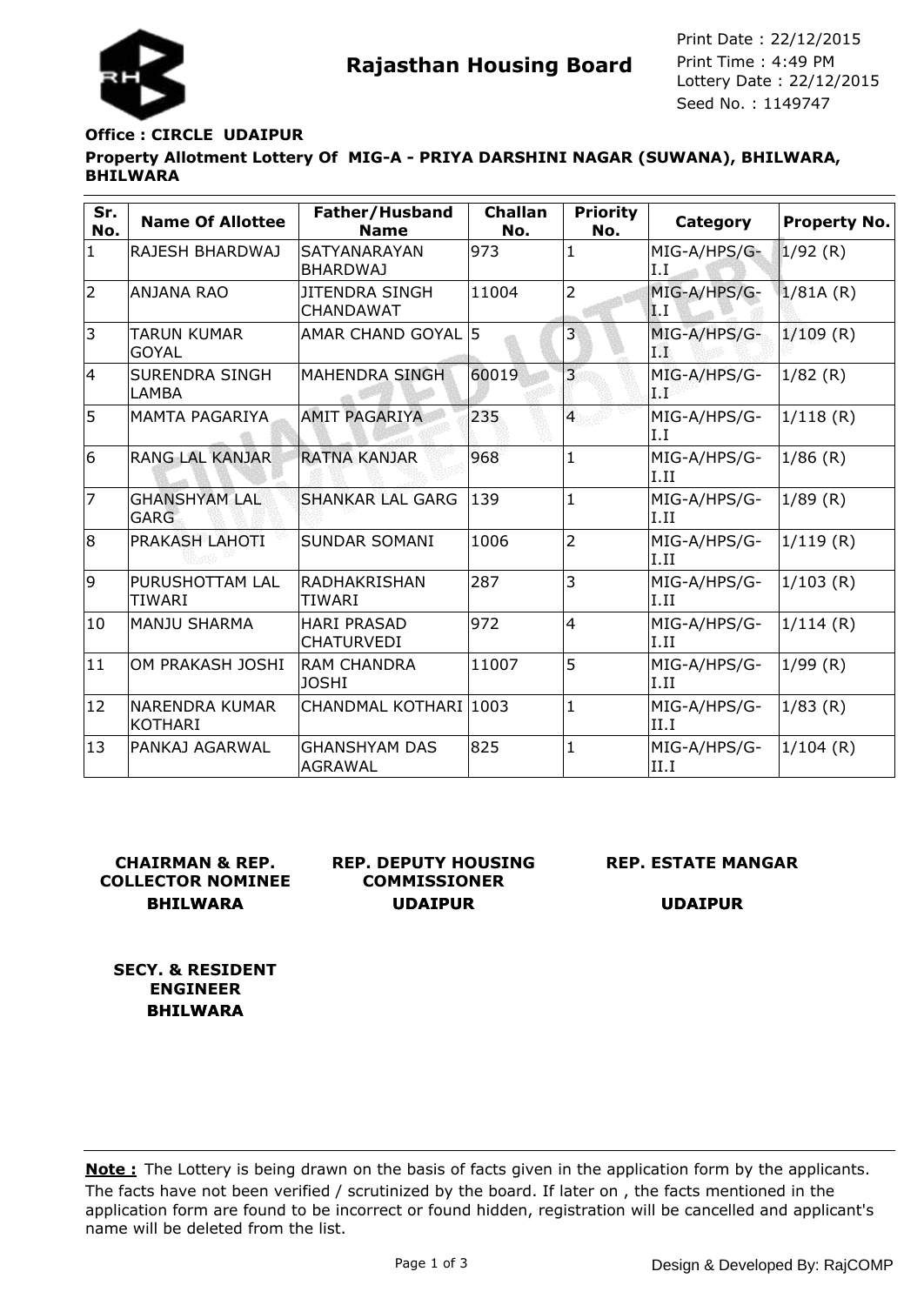

**Rajasthan Housing Board** Print Time : 4:49 PM<br>Lottery Date : 22/12/2015 Seed No. : 1149747 Print Date : 22/12/2015 Print Time : 4:49 PM

# **Property Allotment Lottery Of MIG-A - PRIYA DARSHINI NAGAR (SUWANA), BHILWARA, BHILWARA Office : CIRCLE UDAIPUR**

| Sr.<br>No. | <b>Name Of Allottee</b>                 | Father/Husband<br><b>Name</b>            | <b>Challan</b><br>No. | <b>Priority</b><br>No. | Category             | <b>Property No.</b> |
|------------|-----------------------------------------|------------------------------------------|-----------------------|------------------------|----------------------|---------------------|
| 14         | KAVITA DEVI                             | <b>GEHIMAL</b>                           | 32                    | $\overline{2}$         | MIG-A/HPS/G-<br>II.I | $1/101$ (R)         |
| 15         | AJAY KUMAR                              | <b>DEVENDRA KUMAR</b><br><b>UPADHYAY</b> | 852                   | $\overline{2}$         | MIG-A/HPS/G-<br>ШT   | $1/106$ (R)         |
| 16         | <b>RAHUL JAIN</b>                       | SUMAN KANT JAIN                          | 630                   | 3                      | MIG-A/HPS/G-<br>TÑ   | 1/117(R)            |
| 17         | KIRAN DEVI RAO                          | <b>RAJESH RAO</b>                        | 218                   | $\overline{5}$         | MIG-A/HPS/G-<br>d Pa | 1/107(R)            |
| 18         | <b>GAURI SHANKAR</b><br>INAGDA          | <b>DURGA SHANKAR</b><br><b>NAGDA</b>     | 515                   | 5.                     | MIG-A/HPS/G-<br>II.I | 1/81(R)             |
| 19         | <b>GHAN SHYAM DAS</b><br><b>AGARWAL</b> | <b>RAM PRASAD</b><br><b>AGARWAL</b>      | 1                     | 6                      | MIG-A/HPS/G-<br>II.I | 1/90(R)             |
| 20         | <b>ASHOK RAWTANI</b>                    | RIJUMAL RAWTANI                          | 804                   | 6                      | MIG-A/HPS/G-<br>II.I | 1/85(R)             |
| 21         | AKSHAY SANADHYA                         | KHEMRAJ SANADHYA 739                     |                       | l8                     | MIG-A/HPS/G-<br>II.I | 1/97(R)             |
| 22         | İMOHIT HARJANI                          | <b>ISHWAR LAL</b><br><b>HARJANI</b>      | 36                    | 9                      | MIG-A/HPS/G-<br>II.I | 1/87(R)             |
| 23         | <b>REKHA GOYAL</b>                      | <b>MAHESH CHANDRA</b><br><b>AGARWAL</b>  | 60018                 | 10                     | MIG-A/HPS/G-<br>II.I | 1/115(R)            |
| 24         | <b>CHHAYA</b><br>VIJAYVARGIYA           | <b>MANOJ KUMAR</b><br>VIJAYVARGIYA       | 82                    | 12                     | MIG-A/HPS/G-<br>II.I | 1/112(R)            |
| 25         | <b>SHANTI LAL SONI</b>                  | NAND LAL SONI                            | 798                   | 13                     | MIG-A/HPS/G-<br>II.I | 1/105(R)            |
| 26         | <b>GARIMA SHARMA</b>                    | <b>BASANT KUMAR</b><br><b>SHARMA</b>     | 1001                  | 14                     | MIG-A/HPS/G-<br>II.I | 1/91(R)             |

# **CHAIRMAN & REP. COLLECTOR NOMINEE BHILWARA**

**REP. DEPUTY HOUSING COMMISSIONER UDAIPUR**

# **REP. ESTATE MANGAR**

**UDAIPUR**

**SECY. & RESIDENT ENGINEER BHILWARA**

The facts have not been verified / scrutinized by the board. If later on , the facts mentioned in the application form are found to be incorrect or found hidden, registration will be cancelled and applicant's name will be deleted from the list. **Note :** The Lottery is being drawn on the basis of facts given in the application form by the applicants.